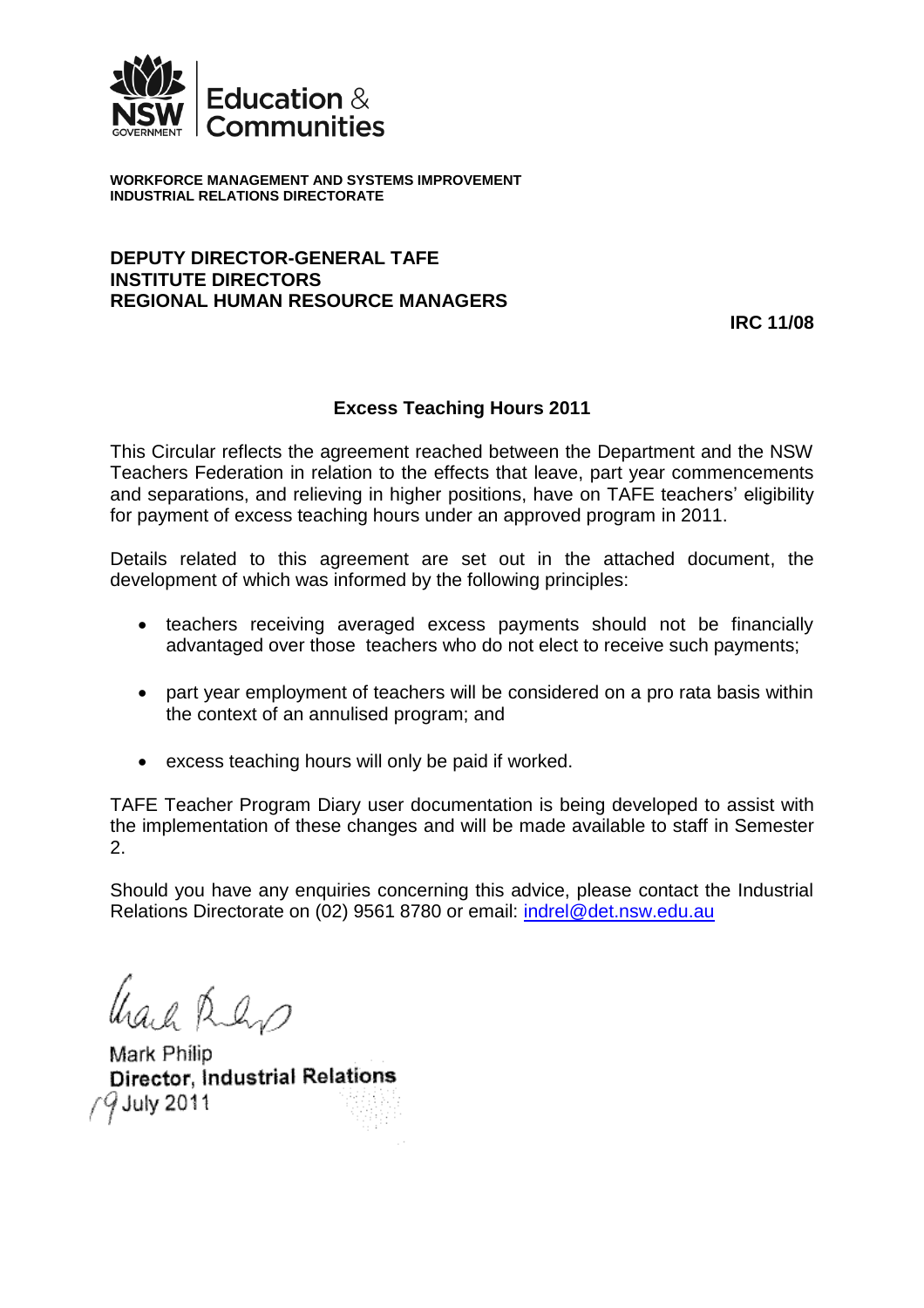# **EXCESSTEACHING HOURS 2011**

This document reflects the agreement reached between the Department and the NSW Teachers Federation in relation to the effects that leave, part year commencements and separations, and relieving in higher positions, have on TAFE teachers' eligibility for payment of excess teaching hours under an approved program. This document should be read in conjunction with the Award and the Administrative Arrangements.

# **1. LEAVE**

Planned and unplanned leave have different effects on the approved program.

There is a further distinction made between leave that is taken prior to completing the annual hour requirements under the award (i.e. 720 direct teaching hours, 540 related duties hours, and 175 hours in the 5 non-teaching weeks) and absences that occur post 720 hours of direct teaching.

### **Unplanned Leave**

#### *Pre-Completion of 720 direct teaching hours*

In circumstances where a teacher is absent on unplanned leave (e.g. sick leave) prior to having completed the annual hour requirements under the award they will be credited with the approved program for the period of their absence.

#### *Post-Completion of 720 direct teaching hours*

Unplanned leave will not be approved against programmed excess teaching hours. Also teachers are not entitled to payment for excess teaching hours that are not performed. If teachers have received payment in advance for programmed excess teaching hours that have not been performed, then that money will need to be repaid.

Two examples of how a teacher with programmed excess teaching hours is affected by absences on unplanned leave are set out below:

1. **Teacher A** is programmed to deliver excess teaching hours and is to be paid for the excess hours worked after the completion of 720 direct teaching hours in accordance with the award. Teacher A is absent due to illness and does not deliver the programmed excess teaching hours.

In these circumstances Teacher A is not required to take leave against the programmed excess teaching hours, continues to receive his/her annual salary and is not paid for any programmed excess teaching hours that were scheduled during their absence.

2. **Teacher B** is programmed to deliver excess teaching hours and has opted to be paid in advance of these hours being worked, on a fortnightly basis averaged over the year in accordance with the Administrative Arrangements agreed between the parties in March 2010. Teacher B is absent due to illness and does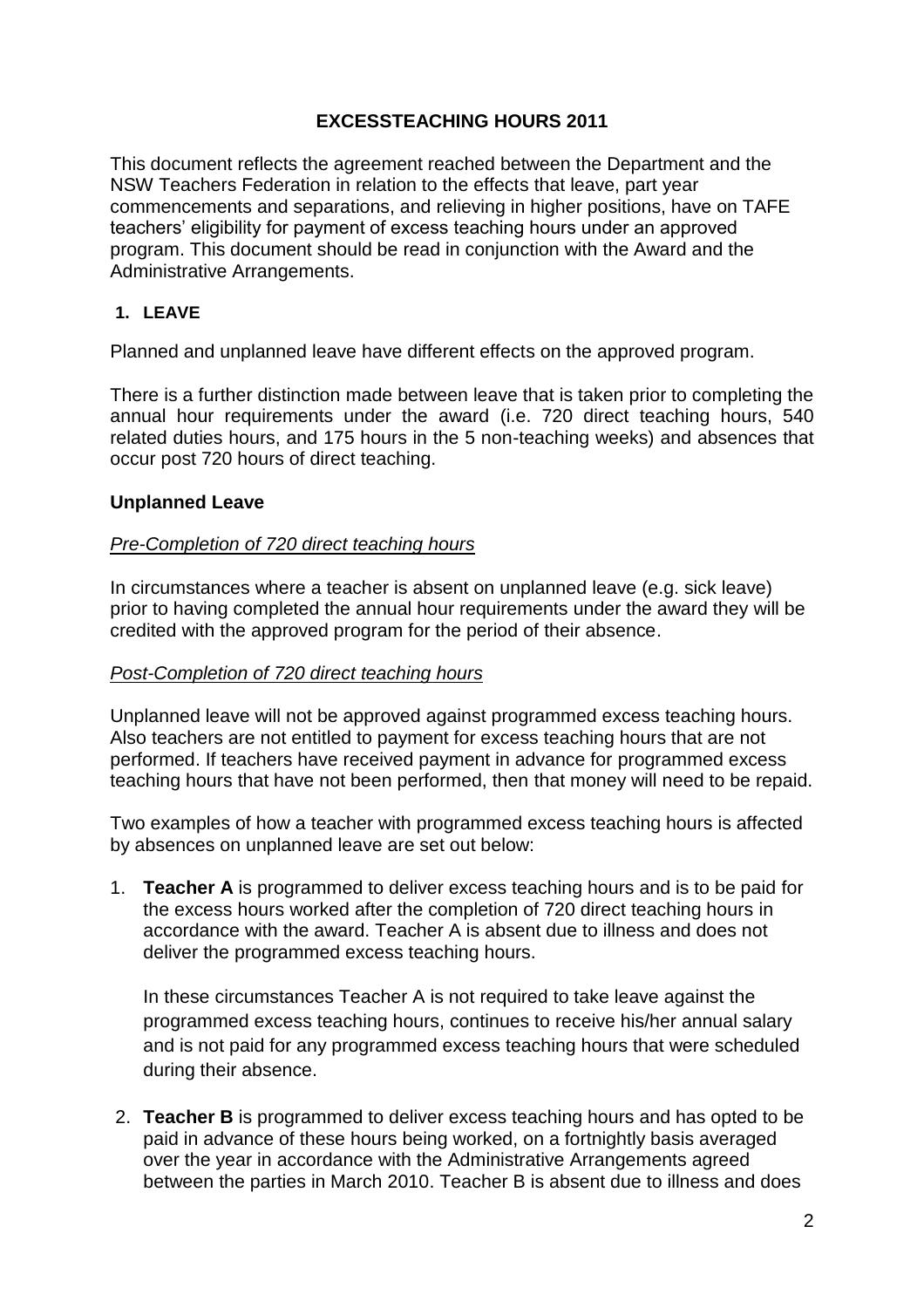not deliver the programmed excess teaching hours i.e. hours in excess of 720 for the year.

In these circumstances Teacher B is not required to take leave against the programmed excess teaching hours, continues to receive his/her annual salary and is not paid for any excess teaching hours that were scheduled during their absence. Teacher B will be required to repay payments made for excess teaching hours that were not performed.

### **Planned Leave**

Planned leave will not be approved against programmed excess teaching hours. Teachers should discuss their leave plans for the year with their line manager when planning and developing the approved program.

Planned leave (e.g. extended leave) to be taken before a teacher meets the annual hour requirements under the award should be incorporated into the approved program.

Where a teacher applies to take a period of extended leave once an approved program is already in place, this application will trigger a variation to the approved program and may result in a reduction in the amount of excess teaching hours included in the program.

Where planned leave is for a period of a week, the 35 hours of required attendance shall be accounted for by timetabling the absent teacher for 20 hours of direct teaching and 15 hours of related duties for each full week they are absent.

Following this approach a single day of absence on planned leave during teaching weeks would be credited as 4 hours of direct teaching and 3 hours of related duties.

If the week of planned leave occurs in a non-teaching week this would be credited as 35 hours of related duties and a single day of absence in a non-teaching week would be credited as 7 hours of related duties.

## **2. PART YEAR COMMENCEMENTS AND SEPARATIONS**

From 2011, teachers who commence with, or separate from, TAFE NSW during the year will have their direct teaching and related duties hours reconciled relative to the proportion of the year worked. Any additional teaching hours above the proportion of annual hours required will be paid at the excess teaching hour rate.

## **3. RELIEVING IN HIGHER POSITIONS (TEACHING AND NON-TEACHING)**

Teachers relieving in teaching roles, such as a Head Teacher, will have a calculation made to determine an adjusted threshold for eligibility for payment of excess